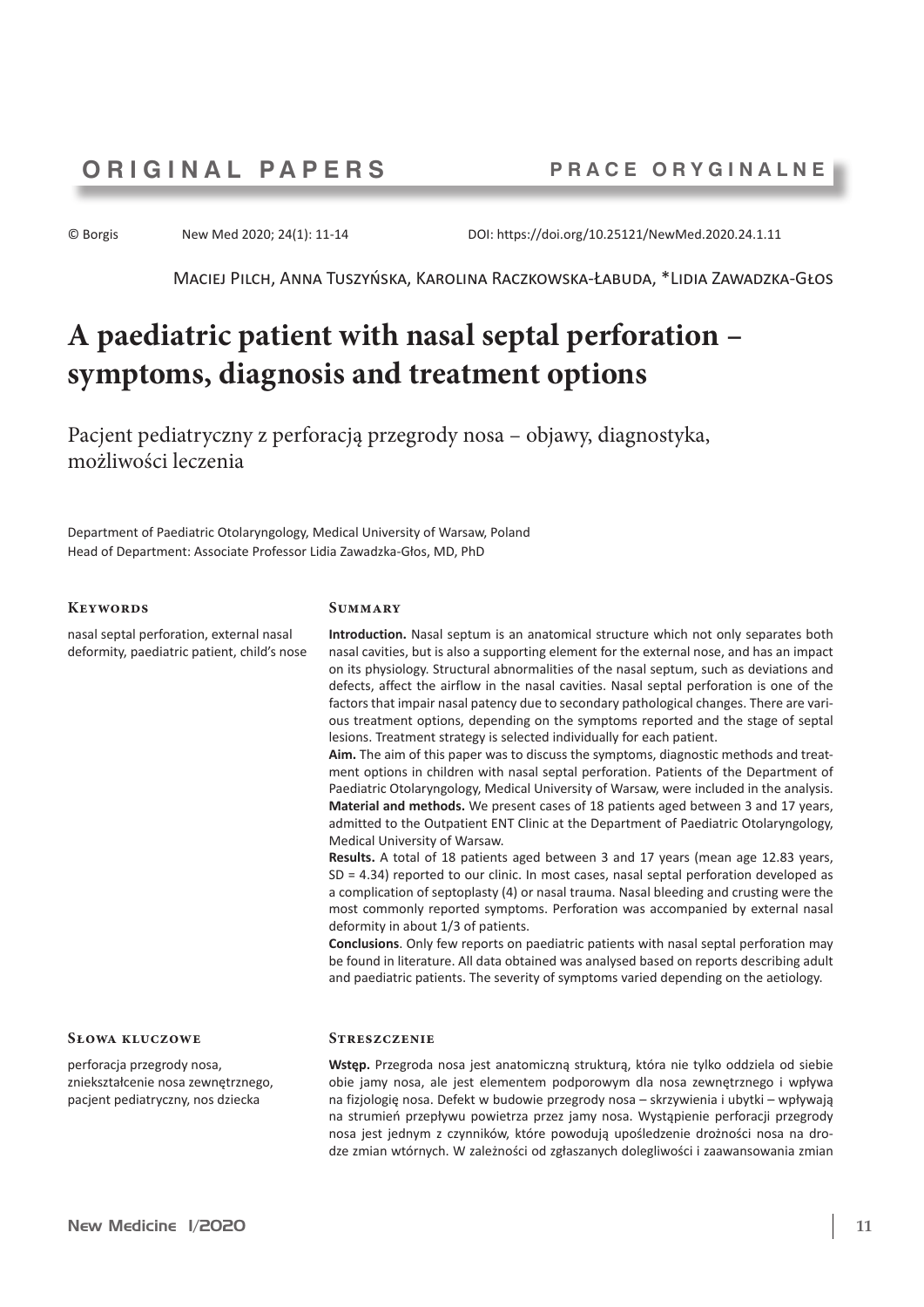w obrębie przegrody nosa istnieją różne możliwości leczenia. Wybór sposobu leczenia jest dobierany indywidualnie dla każdego pacjenta.

**Cel pracy.** Celem tej pracy jest omówienie problemów, z jakimi zgłasza się pacjent, metod diagnostycznych oraz przedstawienie możliwości leczenia dzieci z perforacją przegrody nosa. Analizie poddano pacjentów Kliniki Otolaryngologii Dziecięcej Warszawskiego Uniwersytetu Medycznego.

**Materiał i metody.** Praca przedstawia przypadki 18 pacjentów w wieku 3-17 lat przyjętych w Poradni Laryngologicznej w Klinice Otolaryngologii Dziecięcej Warszawskiego Uniwersytetu Medycznego.

**Wyniki.** W latach 2011-2017 do Kliniki zgłosiło się 18 pacjentów w wieku 3-17 lat, średnia wieku to 12,83 roku, SD – 4,34. Najczęściej perforacja przegrody nosa występowała jako powikłanie po zabiegu septoplastyki (4) oraz po przebytym urazie nosa. Najczęstsze objawy, z jakimi zgłaszali się pacjenci, to krwawienia z nosa oraz strupienie. U około 1/3 pacjentów perforacji przegrody nosa towarzyszyło zniekształcenie nosa zewnętrznego. **Wnioski.** W literaturze naukowej jest niewiele doniesień na temat pacjentów pediatrycznych z perforacją przegrody nosa. Wszystkie uzyskane informacje zostały przeanalizowane na podstawie doniesień dotyczących pacjentów dorosłych i pediatrycznych. Występujące objawy miały różne nasilenie w zależności od etiologii.

# **Introduction**

Nasal septum is an anatomical structure composed of membranous, cartilaginous and osseous elements. Soft tissues dominate in a child's nose. However, during the craniofacial development, nasal bones elongate and the surface area of the vomer and the ethmoid bone increases. The nasal vasculature is very abundant. The nasal septum is supplied by the septal branches: anterior and posterior ethmoidal branches, as well as by the septal branches arising from the palatosphenoidal artery, which is the largest artery supplying the nasal septum. These vessels form a multilayer arterial network of the nasal septal mucosa (1).

The external nose is a very complex anatomical structure. The nasal root is located superiorly on the border with the glabella. Below lies the nasal dorsum, which is made up of bony parts, i.e. nasal bones supported by the vertical plate of the ethmoid and the vomer, as well as cartilaginous parts, i.e. the lateral nasal cartilages, which connect to the trapezoid cartilage on the nasal dorsum. The lower portion of the external nose consists of the nasal apex, nasal wings, columella and anterior nostrils. The main cartilage that builds this part of the nose is the greater alar cartilage, which gives rise to lateral crura located within the nasal wings; and the medial crura connect to the nasal septum, forming the columella and providing shape, support and projection to the nasal apex. The cartilage of the nasal septum also plays an important role in the structure of the external nose. It is the main support structure for the nasal apex and the cartilaginous dorsum (2).

Nasal septal perforation is very rare in children. The mechanism underlying this type of damage involves ischaemia of the mucoperichondrial-periosteal flaps. If both sides are equally affected for a sufficiently long time, this may lead to irreversible changes in the nasal mucosa, triggering transformations that cause damage followed by defects in the cartilage or, less often, both cartilage and bone of the nasal septum.

Symptoms that may be seen in these patients include e.g. itching in the nasal cavity, crusting, recurrent nasal bleeding, nasal obstruction, wheezing, and secretions moving down the back of the throat. In younger children, some of the symptoms may be identified only by parents or during a thorough ENT examination (fig. 1).

A thorough medical history is important for accurate diagnosis. Data on patient's habits, such as nose picking, abuse of decongestants, use of irritants or nasal drugs, should be collected. It is also worth inquiring about past nasal injuries, nasal bone fractures, minor nasal surgical procedures and operations, episodes of anterior nasal packing, as well as potential foreign body impaction in the nasal cavity.

Proper development and growth of the nasal septum not only determine the structure and appearance of the exter-



**Fig. 1.** Nasal septal perforation in an otolaryngological examination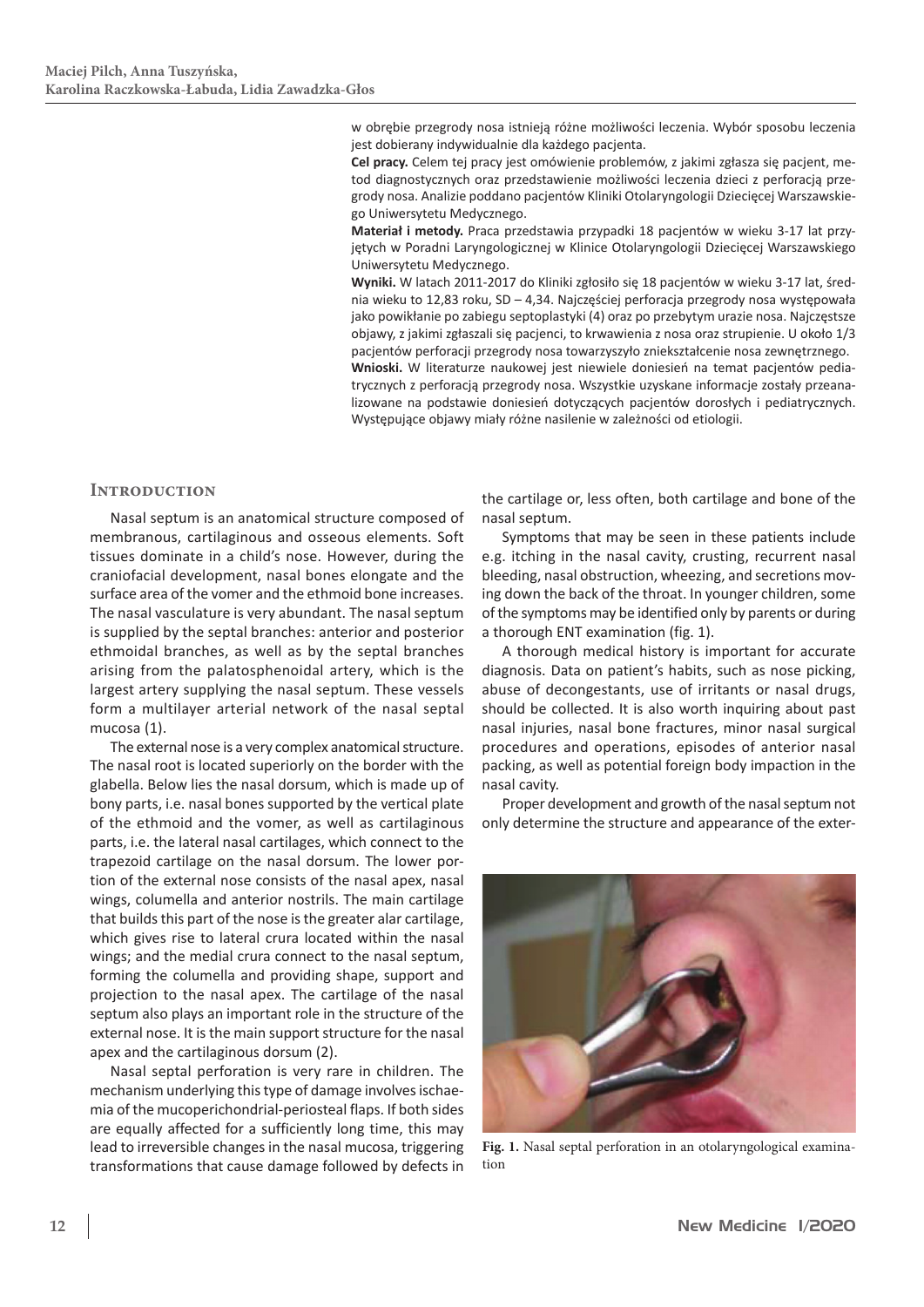nal nose, but they also play a role in the development of adjacent structures, such as the maxilla and the premaxilla. They are also important for maintaining facial proportions and aesthetics.

# **Aim**

The aim of this paper was to present cases of patients aged up to 18 years, who reported to our Clinic in the Department of Paediatric Otolaryngology, Medical University of Warsaw due to nasal septal perforation for further diagnosis and treatment. We compared the causes of nasal septal defects, as well as analysed the symptoms presented by these patients.

# **Material and methods**

We analysed medical records of patients admitted to the Department of Paediatric Otolaryngology, Medical University of Warsaw, with the diagnosis of nasal septal perforation. These were records from an ENT examination in our Clinic and qualification for surgical treatment.

# **Results**

A total of 18 patients aged 3 to 17 years (mean age 12.83 years,  $SD = 4.34$ ) were reported to our ENT clinic in the Department of Paediatric Otolaryngology, Medical University of Warsaw in the years 2011-2017 (fig. 2). There were 12 boys and 6 girls (fig. 3).

The patients most often reported nasal bleeding ( $n = 8$ ) and crusting ( $n = 8$ ), followed by nasal obstruction ( $n = 7$ ) and nasal wheezing (n = 7). Two patients reported no symptoms. Altered shape of the external nose was an important aspect assessed during otolaryngological examination to select appropriate treatment modality ( $n = 7$ ) (fig. 4).

The most common causes of nasal septal perforation in the study group included iatrogenic septal perforation as a complication after septoplasty (37%) and nasal injuries (31%). Other, less common, though equally important, caus-



**Fig. 3.** The number of patients in gender groups





es of nasal septal defects included foreign body (a battery) impaction (17%) and spontaneous nasal septal perforation, which occurred without any apparent reason (17%) (fig. 5).

# **Discussion**

Very few reports on nasal septal perforation in paediatric patients may be found in the literature. We therefore based our analysis and conclusions mostly on scientific reports on adult patients, which were extrapolated to patients aged up to 18 years. The analysis of the possible causes underlying



**Fig. 2.** The number of patients in different age groups